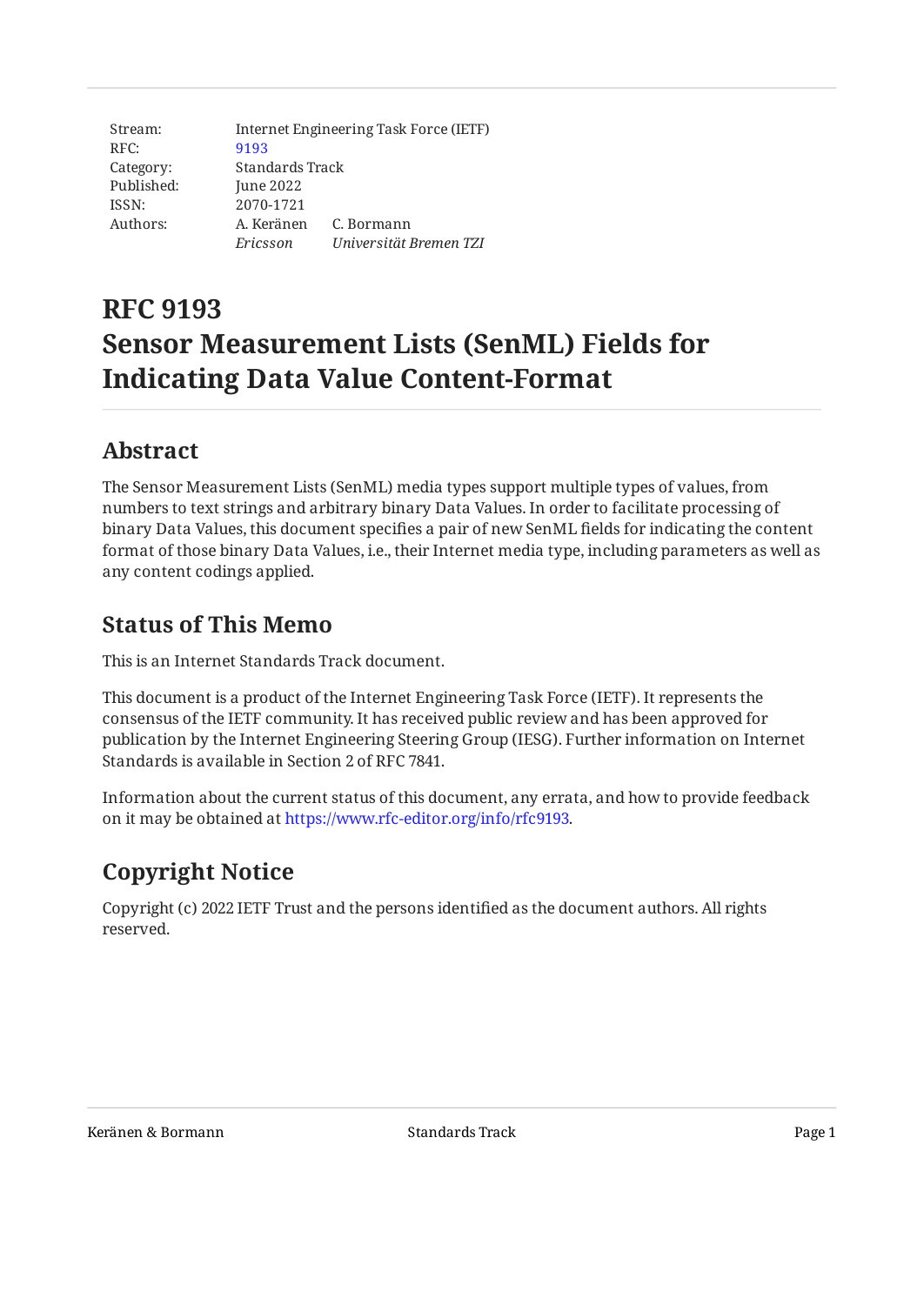This document is subject to BCP 78 and the IETF Trust's Legal Provisions Relating to IETF Documents (<https://trustee.ietf.org/license-info>) in effect on the date of publication of this document. Please review these documents carefully, as they describe your rights and restrictions with respect to this document. Code Components extracted from this document must include Revised BSD License text as described in Section 4.e of the Trust Legal Provisions and are provided without warranty as described in the Revised BSD License.

# <span id="page-1-0"></span>**[Table of Contents](#page-1-0)**

- [1](#page-1-1). [Introduction](#page-1-1)
	- [1.1.](#page-3-0) [Evolution](#page-3-0)
- [2](#page-3-1). [Terminology](#page-3-1)
- [3](#page-4-0). [SenML Content-Format \("ct"\) Field](#page-4-0)
- [4](#page-5-0). [SenML Base Content-Format \("bct"\) Field](#page-5-0)
- [5](#page-5-1). [Examples](#page-5-1)
- [6](#page-5-2). [ABNF](#page-5-2)
- [7](#page-7-0). [Security Considerations](#page-7-0)
- [8](#page-7-1). [IANA Considerations](#page-7-1)
- [9](#page-7-2). [References](#page-7-2)
	- [9.1.](#page-7-3) [Normative References](#page-7-3)
	- [9.2.](#page-8-0) [Informative References](#page-8-0)

[Acknowledgments](#page-9-0)

[Authors' Addresses](#page-9-1)

### <span id="page-1-1"></span>**[1. Introduction](#page-1-1)**

<span id="page-1-2"></span>The Sensor Measurement Lists (SenML) media types [\[RFC8428](#page-8-1)] can be used to send various kinds of data. In the example given in [Figure 1,](#page-2-0) a temperature value, an indication whether a lock is open, and a Data Value (with SenML field "vd") read from a Near Field Communication (NFC) reader is sent in a single SenML Pack. The example is given in SenML JSON representation, so the "vd" (Data Value) field is encoded as a base64url string (without padding), as per [Section 5](https://www.rfc-editor.org/rfc/rfc8428#section-5) of . [[RFC8428\]](#page-8-1)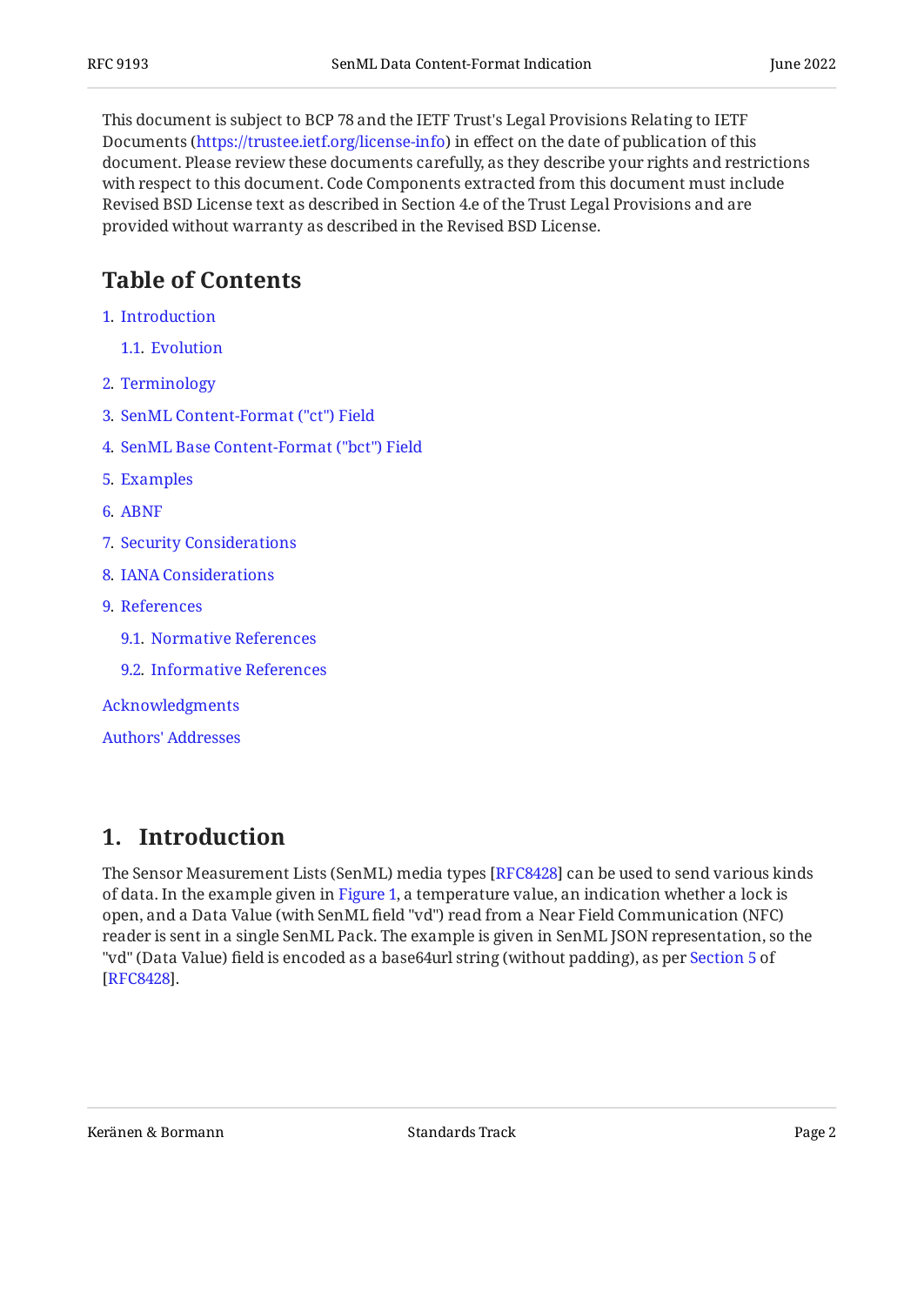```
\sqrt{2} {"bn":"urn:dev:ow:10e2073a01080063:","n":"temp","u":"Cel","v":7.1},
 {"n":"open","vb":false},
 {"n":"nfc-reader","vd":"aGkgCg"}
]
```
#### *[Figure 1:](#page-2-0) [SenML Pack with Unidenti](#page-1-2)fied Binary Data*

The receiver is expected to know how to interpret the data in the "vd" field based on the context, e.g., the name of the data source and out-of-band knowledge of the application. However, this context may not always be easily available to entities processing the SenML Pack, especially if the Pack is propagated over time and via multiple entities. To facilitate automatic interpretation, it is useful to be able to indicate an Internet media type and, optionally, content codings right in the SenML Record.

The Constrained Application Protocol (CoAP) Content-Format ([Section 12.3](https://www.rfc-editor.org/rfc/rfc7252#section-12.3) of [\[RFC7252\]](#page-8-2)) provides this information in the form of a single unsigned integer. For instance, [RFC8949] defines the Content-Format number 60 for Content-Type application/cbor. Enclosing this Content-Format number in the Record is illustrated in [Figure 2.](#page-2-1) All registered CoAP Content-Format numbers are listed in the "[CoAP Content-Formats"](https://www.iana.org/assignments/core-parameters#content-formats) registry [\[IANA.core-parameters](#page-7-4)], as specified by [Section 12.3](https://www.rfc-editor.org/rfc/rfc7252#section-12.3) of [[RFC7252\]](#page-8-2). Note that, at the time of writing, the structure of this registry only provides for zero or one content coding; nothing in the present document needs to change if the registry is extended to allow sequences of content codings.

```
{"n":"nfc-reader", "vd":"gmNmb28YKg", "ct":"60"}
```
#### *[Figure 2: SenML Record with Binary Data Identi](#page-2-1)fied as CBOR*

In this example SenML Record, the Data Value contains a string "foo" and a number 42 encoded in a Concise Binary Object Representation (CBOR) [RFC8949] array. Since the example above uses the JSON format of SenML, the Data Value containing the binary CBOR value is base64 encoded ([Section 5](https://www.rfc-editor.org/rfc/rfc4648#section-5) of [\[RFC4648](#page-8-4)]). The Data Value after base64 decoding is shown with CBOR diagnostic notation in [Figure 3.](#page-2-2)

<span id="page-2-2"></span> $82$  # array(2) 63 # text(3) 666F6F # "foo" 18 2A  $#$  unsigned $(42)$ 

*[Figure 3: Example Data Value in CBOR Diagnostic Notation](#page-2-2)*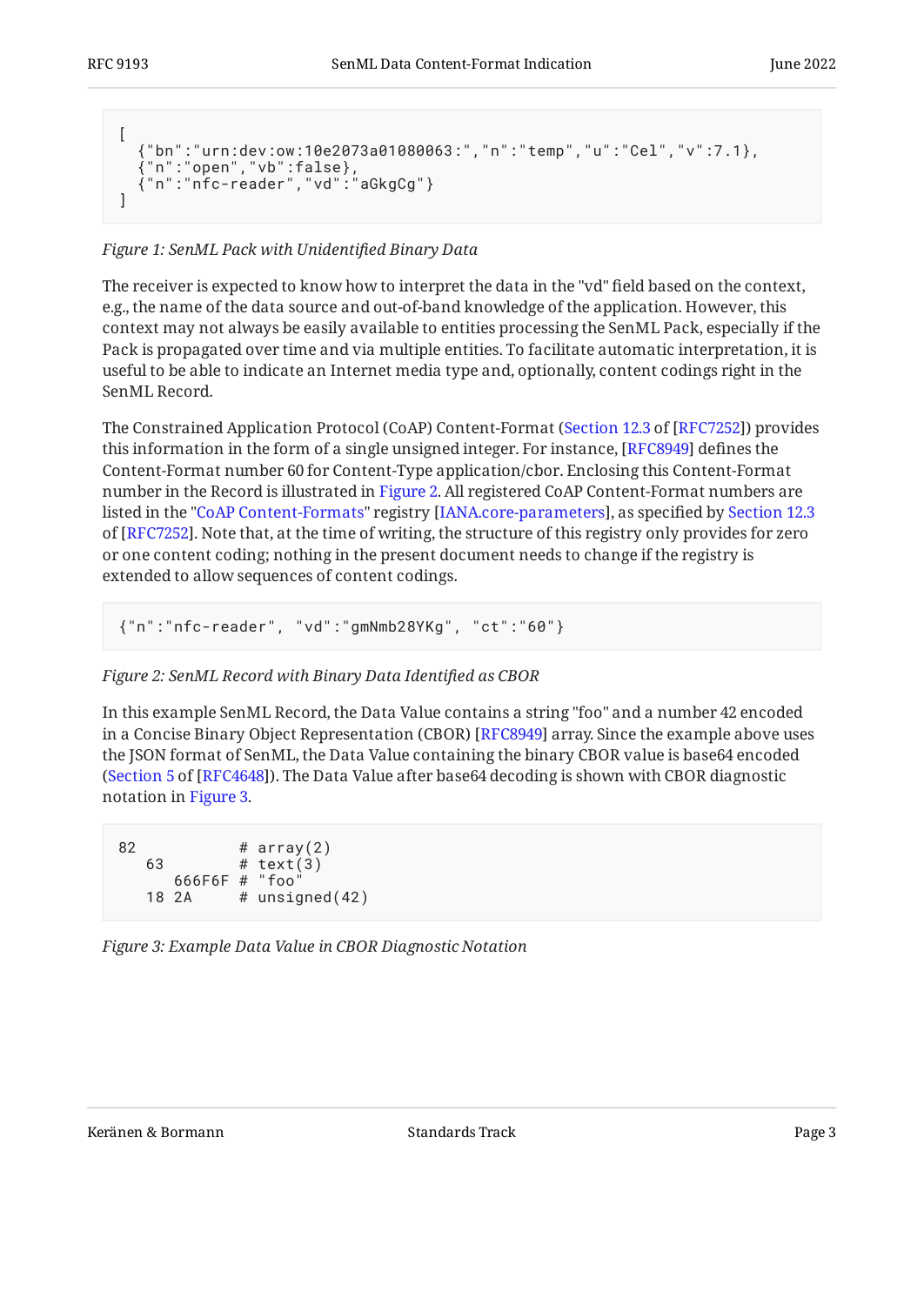#### <span id="page-3-0"></span>**[1.1. Evolution](#page-3-0)**

As with SenML in general, there is no expectation that the creator of a SenML Pack knows (or has negotiated with) each consumer of that Pack, which may be very remote in space and particularly in time. This means that the SenML creator in general has no way to know whether the consumer knows:

- each specific Media-Type-Name used,
- each parameter and each parameter value used, •
- each content coding in use, and
- each Content-Format number in use for a combination of these. •

What SenML, as well as the new fields defined here, guarantees is that a recipient implementation *knows* when it needs to be updated to understand these field values and the values controlled by them; registries are used to evolve these name spaces in a controlled way. SenML Packs can be processed by a consumer while not understanding all the information in them, and information can generally be preserved in this processing such that it is useful for further consumers.

# <span id="page-3-1"></span>**[2. Terminology](#page-3-1)**

The key words "MUST", "MUST NOT", "REQUIRED", "SHALL", "SHALL NOT", "SHOULD", "SHOULD NOT", "**RECOMMENDED", "NOT RECOMMENDED", "MAY",** and "OPTIONAL" in this document are to be interpreted as described in BCP 14 [RFC2119] [RFC8174] when, and only when, they appear in all capitals, as shown here.

- Media type: A registered label for representations (byte strings) prepared for interchange [[RFC1590\]](#page-8-7) [RFC6838], identified by a Media-Type-Name.
- Media-Type-Name: A combination of a type-name and a subtype-name registered in [[IANA.media-types\]](#page-7-5), as per [RFC6838], conventionally identified by the two names separated by a slash.
- Content-Type: A Media-Type-Name, optionally associated with parameters ( [Section 5](https://www.rfc-editor.org/rfc/rfc2045#section-5) of [[RFC2045\]](#page-7-6), separated from the Media-Type-Name and from each other by a semicolon). In HTTP and many other protocols, it is used in a Content-Type header field.
- Content coding: A name registered in the ["HTTP Content Coding Registry](https://www.iana.org/assignments/http-parameters#content-coding)" [\[IANA.http-](#page-7-7)parameters], as specified by Sections [16.6.1](https://www.rfc-editor.org/rfc/rfc9110#section-16.6.1) and [18.6](https://www.rfc-editor.org/rfc/rfc9110#section-18.6) of [RFC9110], indicating an encoding transformationwith semantics further specified in Section 8.4.1 of [RFC9110]. Confusingly, in HTTP, content coding values are found in a header field called "Content-Encoding"; however, "content coding" is the correct term for the process and the registered values.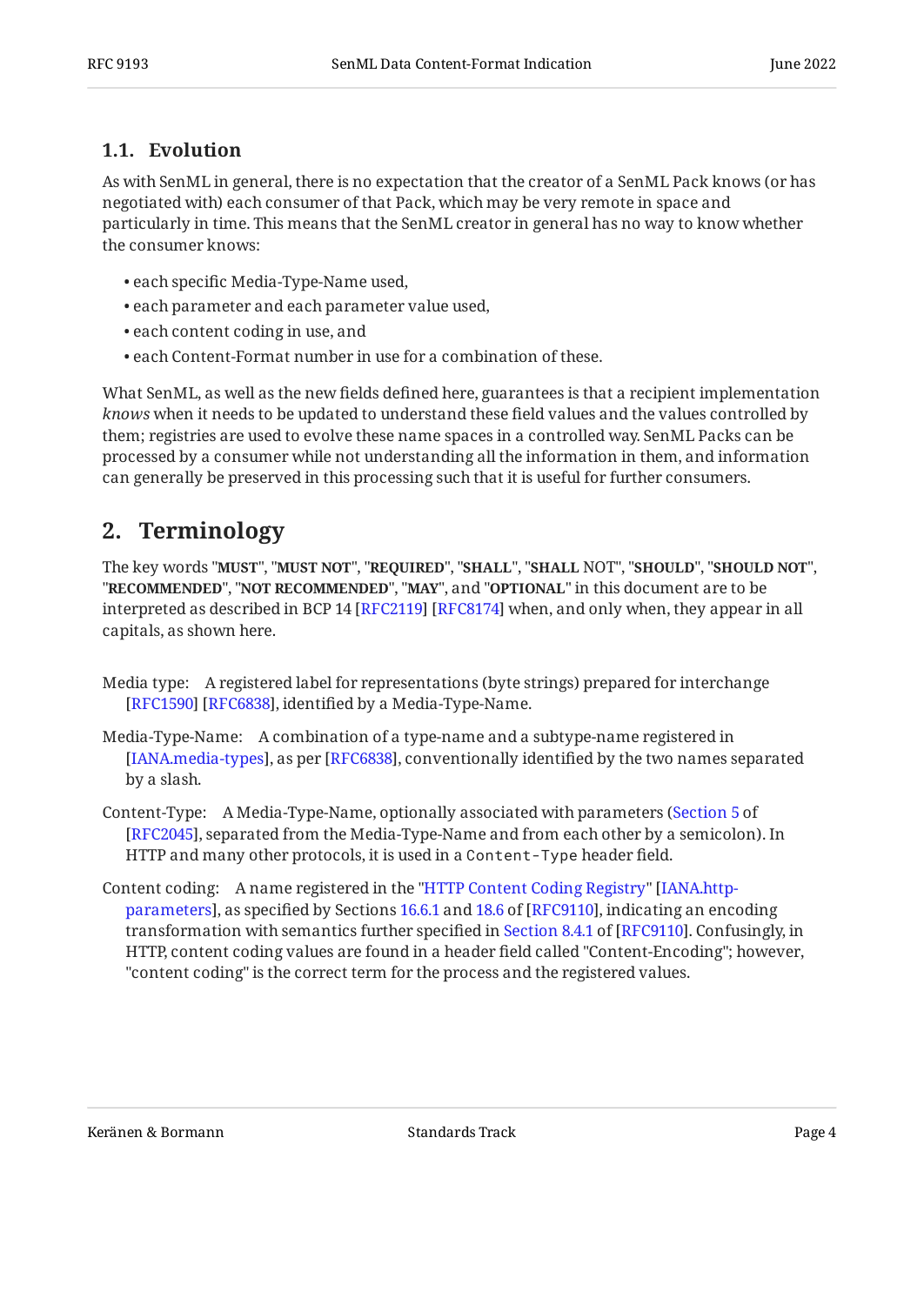Content format: The combination of a Content-Type and zero or more content codings, identified by (1) a numeric identifier defined in the ["CoAP Content-Formats"](https://www.iana.org/assignments/core-parameters#content-formats) registry [IANA.core-parameters],as per Section 12.3 of [RFC7252] (referred to as Content-Format number), or (2) a Content-Format-String.

- Content-Format-String: The string representation of the combination of a Content-Type and zero or more content codings.
- Content-Format-Spec: The string representation of a content format; either a Content-Format-String or the (decimal) string representation of a Content-Format number.

<span id="page-4-0"></span>Readers should also be familiar with the terms and concepts discussed in [RFC8428].

# **[3. SenML Content-Format \("ct"\) Field](#page-4-0)**

When a SenML Record contains a Data Value field ("vd"), the Record **MAY** also include a Content-Format indication field, using label "ct". The value of this field is a Content-Format-Spec, i.e., one of the following:

- $\bullet$  a CoAP Content-Format number in decimal form with no leading zeros (except for the value "0" itself). This value represents an unsigned integer in the range of 0-65535, similar to the "ct" attributedefined in Section 7.2.1 of [RFC7252] for CoRE Link Format [RFC6690].
- $\bullet$  a Content-Format-String containing a Content-Type and zero or more content codings (see below).

The syntax of this field is formally defined in [Section 6.](#page-5-2)

The CoAP Content-Format number provides a simple and efficient way to indicate the type of the data. Since some Internet media types and their content coding and parameter alternatives do not have assigned CoAP Content-Format numbers, using Content-Type and zero or more content codings is also allowed. Both methods use a string value in the "ct" field to keep its data type consistent across uses. When the "ct" field contains only digits, it is interpreted as a CoAP Content-Format number.

To indicate that one or more content codings are used with a Content-Type, each of the content coding values is appended to the Content-Type value (media type and parameters, if any), separated by an "@" sign, in the order of when the content codings were applied (the same order asin Section 8.4 of [RFC9110]). For example (using a content coding value of "deflate", as defined inSection 8.4.1.2 of [RFC9110]):

#### text/plain; charset=utf-8@deflate

If no "@" sign is present after the media type and parameters, then no content coding has been specified, and the "identity" content coding is used -- no encoding transformation is employed.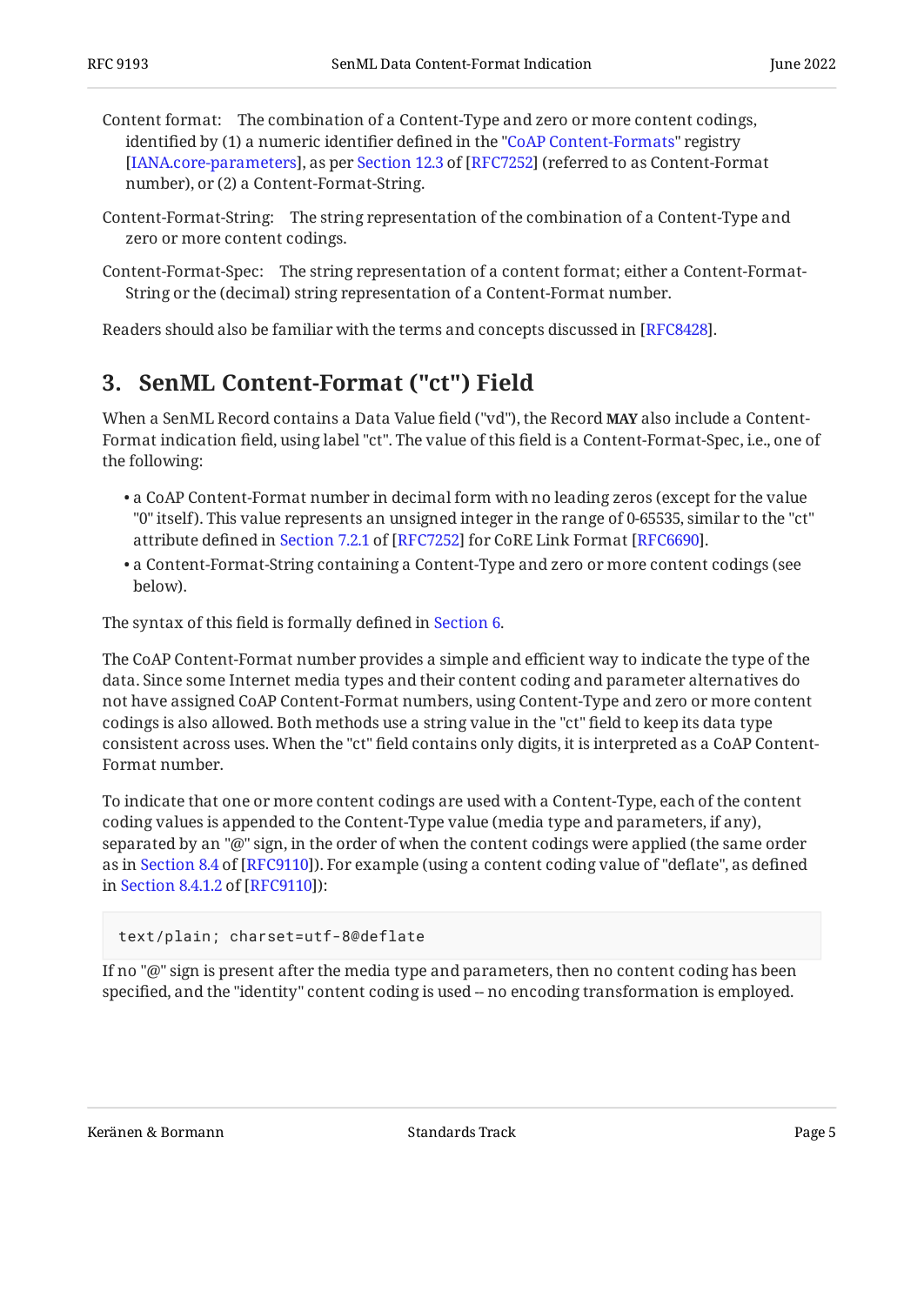# <span id="page-5-0"></span>**[4. SenML Base Content-Format \("bct"\) Field](#page-5-0)**

The Base Content-Format field, label "bct", provides a default value for the Content-Format field (label "ct") within its range. The range of the base field includes the Record containing it, up to (but not including) the next Record containing a "bct" field, if any, or up to the end of the Pack otherwise. The process of resolving ([Section 4.6](https://www.rfc-editor.org/rfc/rfc8428#section-4.6) of [\[RFC8428\]](#page-8-1)) this base field is performed by adding its value with the label "ct" to all Records in this range that carry a "vd" field but do not already contain a Content-Format ("ct") field.

[Figure 4](#page-5-3) shows a variation of [Figure 2](#page-2-1) with multiple records, with the "nfc-reader" records resolving to the base field value "60" and the "iris-photo" record overriding this with the "image/ png" media type (actual data left out for brevity).

```
\sqrt{2} {"n":"nfc-reader", "vd":"gmNmb28YKg",
 "bct":"60", "bt":1627430700},
 {"n":"nfc-reader", "vd":"gmNiYXIYKw", "t":10},
 {"n":"iris-photo", "vd":".....", "ct":"image/png", "t":10},
 {"n":"nfc-reader", "vd":"gmNiYXoYLA", "t":20}
]
```
<span id="page-5-1"></span>*[Figure 4: SenML Pack with the bct Field](#page-5-3)* 

# **[5. Examples](#page-5-1)**

The following examples are valid values for the "ct" and "bct" fields (explanation/comments in parentheses):

- "60" (CoAP Content-Format number for "application/cbor") •
- "0" (CoAP Content-Format number for "text/plain" with parameter "charset=utf-8") •
- "application/json" (JSON Content-Type -- equivalent to "50" CoAP Content-Format number)
- $\bullet$  "application/json@deflate" (JSON Content-Type with "deflate" as content coding -- equivalent to "11050" CoAP Content-Format number)
- "application/json@deflate@aes128gcm" (JSON Content-Type with "deflate" followed by "aes128gcm" as content codings)
- "text/csv" (Comma-Separated Values (CSV) [RFC4180] Content-Type)
- <span id="page-5-2"></span> $\bullet$  "text/csv;header=present@gzip" (CSV with header row, using "gzip" as content coding)

# **[6. ABNF](#page-5-2)**

This specification provides a formal definition of the syntax of Content-Format-Spec strings using ABNF notation [\[RFC5234\]](#page-8-12), which contains three new rules and a number of rules collected and adapted from various RFCs [[RFC9110\]](#page-8-9) [\[RFC6838](#page-8-8)] [[RFC5234\]](#page-8-12) [\[RFC8866](#page-8-13)].

<span id="page-5-4"></span>Keränen & Bormann Standards Track Page 6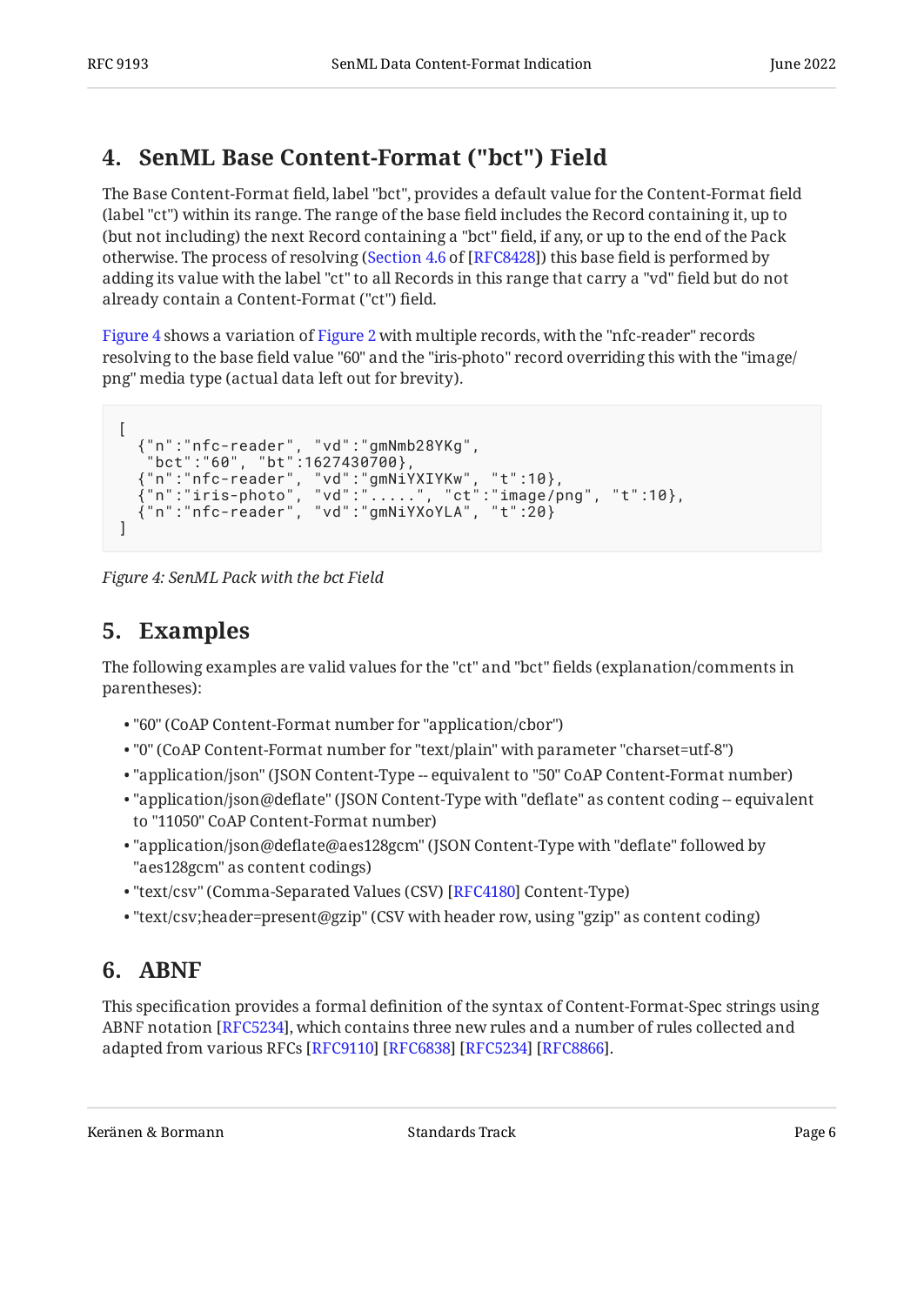```
; New in this document
Content-Format-Spec = Content-Format-Number / Content-Format-String
Content-Format-Number = "0" / (POS-DIGIT *DIGIT)
Content-Format-String = Content-Type *("@" Content-Coding)
; Cleaned up from RFC 9110,
; leaving only SP as blank space,
; removing legacy 8-bit characters, and
; leaving the parameter as mandatory with each semicolon:
Content-Type = Media-Type-Name *( *SP ";" *SP parameter )
parameter = token "=" ( token / quoted-string )
token = 1*tchar
tchar = "!" / "#" / "$" / "%" / "&" / "'" / "*"
 / "+" / "-" / "." / "^" / "_" / "`" / "|" / "~"
               / DIGIT / ALPHA
quoted-string = \frac{6}{22} *( qdtext / quoted-pair ) \frac{6}{22}qdtext = SP / %x21 / %x23-5B / %x5D-7E
quoted-pair = "\)' (SP / VCHAR )
; Adapted from Section 8.4.1 of RFC 9110
Content-Coding = token
; Adapted from various specs
Media-Type-Name = type-name "/" subtype-name
; From RFC 6838
type-name = restricted-name
subtype-name = restricted-name
restricted-name = restricted-name-first *126restricted-name-chars
restricted-name-first = ALPHA / DIGIT
restricted-name-chars = ALPHA / DIGIT / "!" / "#" /
"$" / "&" / "-" / "^" / "_"
restricted-name-chars =/ "." ; Characters before first dot always
 ; specify a facet name
restricted-name-chars =/ "+" ; Characters after last plus always
                             ; specify a structured syntax suffix
; Boilerplate from RFC 5234 and RFC 8866
DIGIT = %x30-39 ; 0 - 9<br>POS-DIGIT = %x31-39 ; 1 - 9
POS-DIGIT = %x31-39ALPHA = %x41-5A / %x61-7A ; A - Z / a - z
SP = %x20<br>VCHAR = %x21-
        = %x21-7E ; printable ASCII (no SP)
```


Keränen & Bormann Standards Track Page 7 (Page 7  $\mu$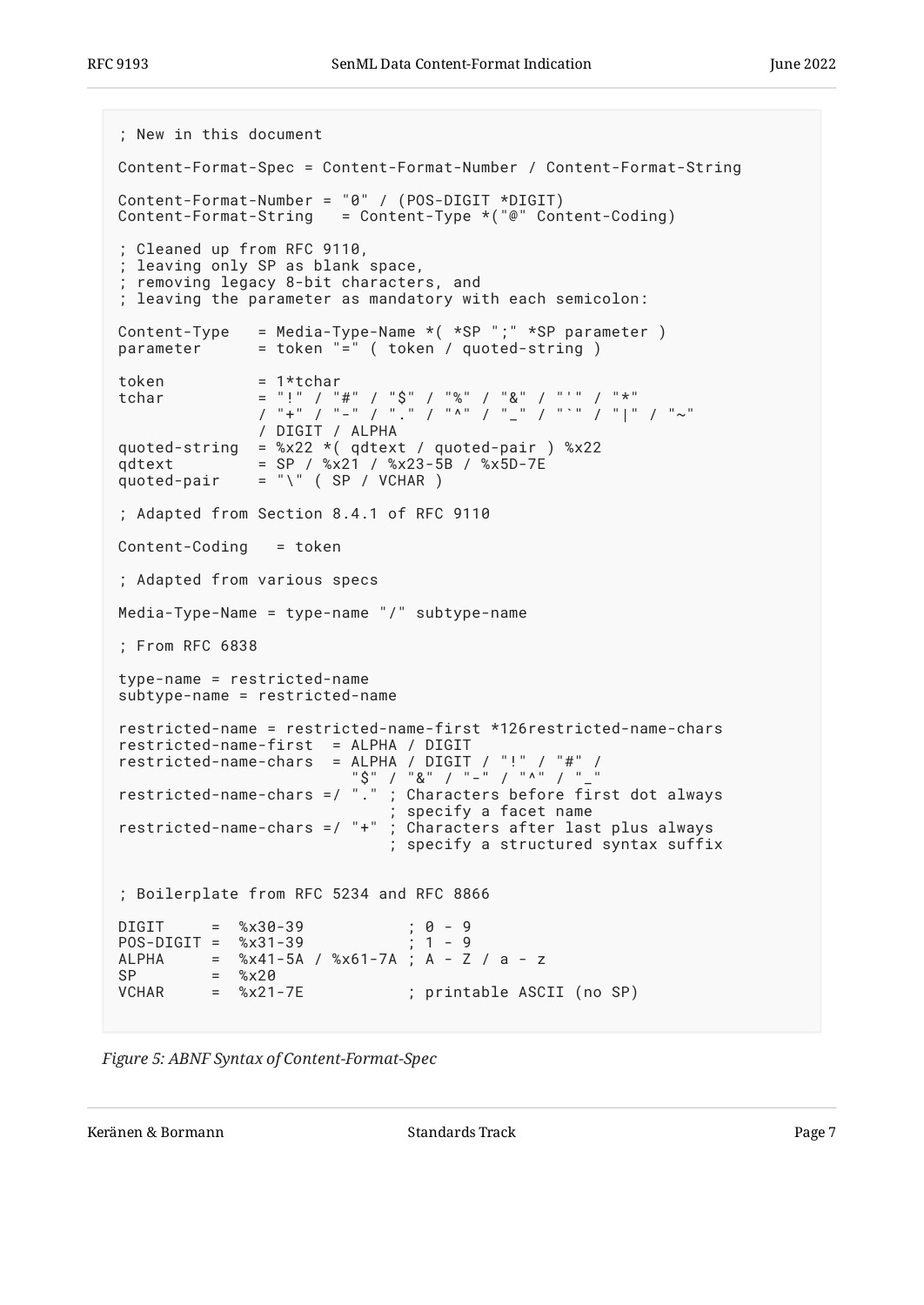## <span id="page-7-0"></span>**[7. Security Considerations](#page-7-0)**

The indication of a media type in the data does not exempt a consuming application from properly checking its inputs. Also, the ability for an attacker to supply crafted SenML data that specifies media types chosen by the attacker may expose vulnerabilities of handlers for these media types to the attacker. This includes "decompression bombs", compressed data that is crafted to decompress to extremely large data items.

### <span id="page-7-1"></span>**[8. IANA Considerations](#page-7-1)**

IANA has assigned the following new labels in the ["SenML Labels](https://www.iana.org/assignments/senml#senml-labels)" subregistry of the "Sensor MeasurementLists (SenML)" registry [IANA.senml] (as defined in Section 12.2 of [RFC8428]) for the Content-Format indication, as per [Table 1:](#page-7-9)

<span id="page-7-10"></span><span id="page-7-9"></span>

| <b>Name</b>             | Label JSON Type XML Type |        | Reference       |
|-------------------------|--------------------------|--------|-----------------|
| Base Content-Format bct | String                   | string | <b>RFC 9193</b> |
| Content-Format ct       | String                   | string | <b>RFC 9193</b> |
|                         |                          |        |                 |

*[Table 1:](#page-7-10) [IANA Registration for New SenML Labels](#page-7-9)* 

<span id="page-7-2"></span>Notethat, per Section 12.2 of [RFC8428], no CBOR labels nor Efficient XML Interchange (EXI) schemaId values (EXI ID column) are supplied.

#### <span id="page-7-3"></span>**[9. References](#page-7-2)**

#### **[9.1. Normative References](#page-7-3)**

- <span id="page-7-4"></span>**[IANA.core-parameters]** IANA, "Constrained RESTful Environments (CoRE) Parameters", . [<https://www.iana.org/assignments/core-parameters](https://www.iana.org/assignments/core-parameters)>
- <span id="page-7-7"></span>**[IANA.http-parameters]** IANA, "Hypertext Transfer Protocol (HTTP) Parameters", [<https://](https://www.iana.org/assignments/http-parameters) . [www.iana.org/assignments/http-parameters>](https://www.iana.org/assignments/http-parameters)

<span id="page-7-5"></span>**[IANA.media-types]** IANA, "Media Types", <https://www.iana.org/assignments/media-types>.

- <span id="page-7-8"></span><span id="page-7-6"></span>**[IANA.senml]** IANA, "Sensor Measurement Lists (SenML)", [<https://www.iana.org/assignments/](https://www.iana.org/assignments/senml) . [senml](https://www.iana.org/assignments/senml)>
	- **[RFC2045]** Freed, N. and N. Borenstein, "Multipurpose Internet Mail Extensions (MIME) Part One: Format of Internet Message Bodies", RFC 2045, DOI 10.17487/RFC2045, November 1996, <https://www.rfc-editor.org/info/rfc2045>.

Keränen & Bormann Standards Track Page 8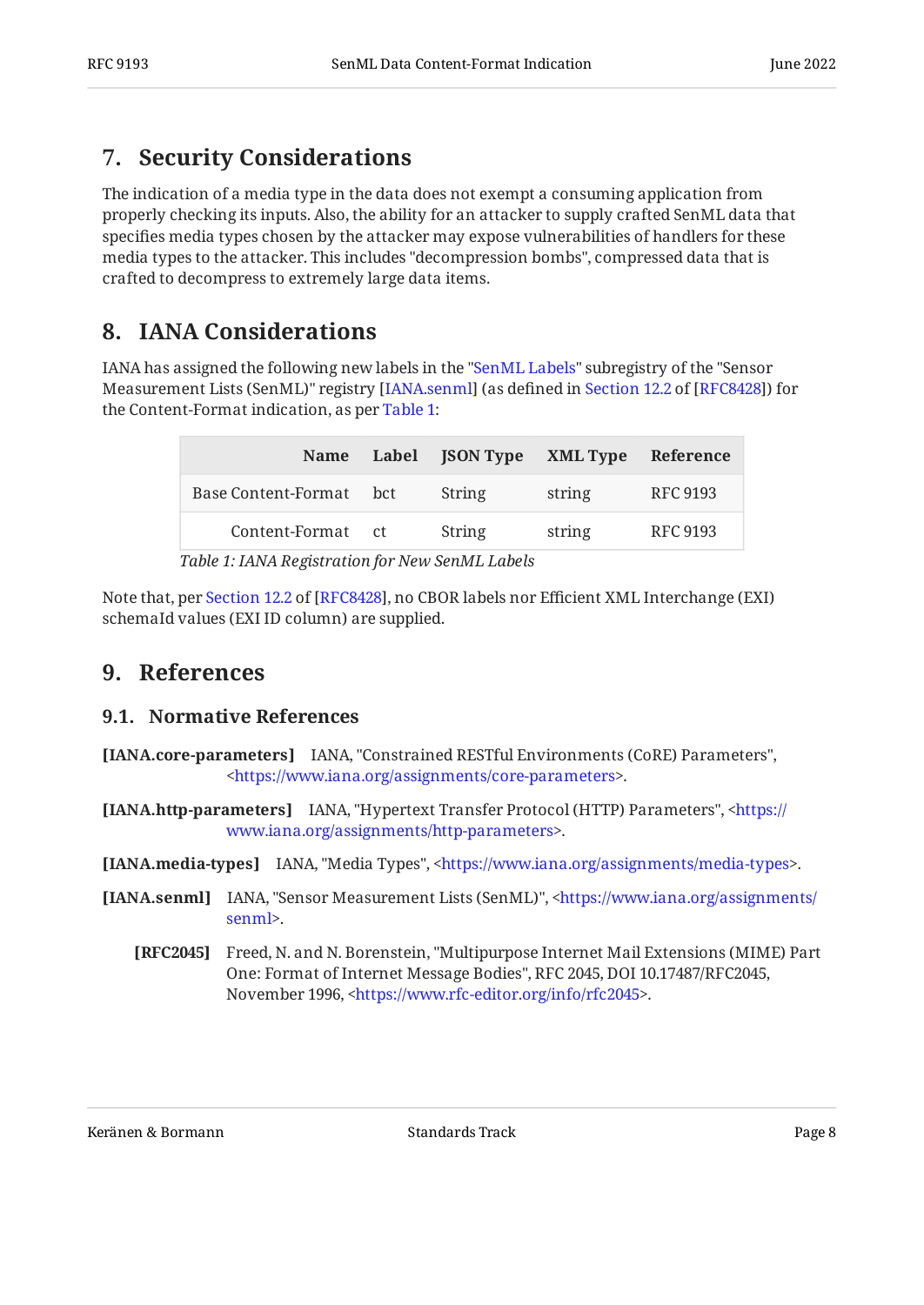- <span id="page-8-5"></span>**[RFC2119]** Bradner, S., "Key words for use in RFCs to Indicate Requirement Levels", BCP 14, RFC 2119, DOI 10.17487/RFC2119, March 1997, [<https://www.rfc-editor.org/info/](https://www.rfc-editor.org/info/rfc2119) . [rfc2119](https://www.rfc-editor.org/info/rfc2119)>
- <span id="page-8-12"></span>**[RFC5234]** Crocker, D., Ed. and P. Overell, "Augmented BNF for Syntax Specifications: ABNF", STD 68, RFC 5234, DOI 10.17487/RFC5234, January 2008, <[https://www.rfc-](https://www.rfc-editor.org/info/rfc5234). [editor.org/info/rfc5234](https://www.rfc-editor.org/info/rfc5234)>
- <span id="page-8-2"></span>**[RFC7252]** Shelby, Z., Hartke, K., and C. Bormann, "The Constrained Application Protocol (CoAP)", RFC 7252, DOI 10.17487/RFC7252, June 2014, [<https://www.rfc-editor.org/](https://www.rfc-editor.org/info/rfc7252) . [info/rfc7252>](https://www.rfc-editor.org/info/rfc7252)
- <span id="page-8-6"></span>**[RFC8174]** Leiba, B., "Ambiguity of Uppercase vs Lowercase in RFC 2119 Key Words", BCP 14, RFC 8174, DOI 10.17487/RFC8174, May 2017, <[https://www.rfc-editor.org/info/](https://www.rfc-editor.org/info/rfc8174) . [rfc8174](https://www.rfc-editor.org/info/rfc8174)>
- <span id="page-8-1"></span>**[RFC8428]** Jennings, C., Shelby, Z., Arkko, J., Keranen, A., and C. Bormann, "Sensor Measurement Lists (SenML)", RFC 8428, DOI 10.17487/RFC8428, August 2018, . [<https://www.rfc-editor.org/info/rfc8428](https://www.rfc-editor.org/info/rfc8428)>
- <span id="page-8-9"></span>**[RFC9110]** Fielding, R., Nottingham, M., and J. Reschke, "HTTP Semantics", STD 97, RFC 9110, DOI 10.17487/RFC9110, February 2022, <https://www.rfc-editor.org/rfc/rfc9110>.

#### <span id="page-8-0"></span>**[9.2. Informative References](#page-8-0)**

- <span id="page-8-7"></span>**[RFC1590]** Postel, J., "Media Type Registration Procedure", RFC 1590, DOI 10.17487/RFC1590, March 1994, <https://www.rfc-editor.org/info/rfc1590>.
- <span id="page-8-11"></span>**[RFC4180]** , Shafranovich, Y. "Common Format and MIME Type for Comma-Separated Values (CSV) Files", RFC 4180, DOI 10.17487/RFC4180, October 2005, <[https://](https://www.rfc-editor.org/info/rfc4180) . [www.rfc-editor.org/info/rfc4180>](https://www.rfc-editor.org/info/rfc4180)
- <span id="page-8-4"></span>**[RFC4648]** Josefsson, S., "The Base16, Base32, and Base64 Data Encodings", RFC 4648, DOI 10.17487/RFC4648, October 2006, <https://www.rfc-editor.org/info/rfc4648>.
- <span id="page-8-10"></span>**[RFC6690]** Shelby, Z., "Constrained RESTful Environments (CoRE) Link Format", RFC 6690, DOI 10.17487/RFC6690, August 2012, [<https://www.rfc-editor.org/info/rfc6690](https://www.rfc-editor.org/info/rfc6690)>.
- <span id="page-8-8"></span>**[RFC6838]** Freed, N., Klensin, J., and T. Hansen, "Media Type Specifications and Registration Procedures", BCP 13, RFC 6838, DOI 10.17487/RFC6838, January 2013, [<https://](https://www.rfc-editor.org/info/rfc6838) . [www.rfc-editor.org/info/rfc6838>](https://www.rfc-editor.org/info/rfc6838)
- <span id="page-8-13"></span>**[RFC8866]** Begen, A., Kyzivat, P., Perkins, C., and M. Handley, "SDP: Session Description Protocol", RFC 8866, DOI 10.17487/RFC8866, January 2021, [<https://www.rfc-](https://www.rfc-editor.org/info/rfc8866). [editor.org/info/rfc8866](https://www.rfc-editor.org/info/rfc8866)>
- <span id="page-8-3"></span>**[RFC8949]** Bormann, C. and P. Hoffman, "Concise Binary Object Representation (CBOR)", STD 94, RFC 8949, DOI 10.17487/RFC8949, December 2020, [<https://www.rfc-](https://www.rfc-editor.org/info/rfc8949). [editor.org/info/rfc8949](https://www.rfc-editor.org/info/rfc8949)>

Keränen & Bormann Standards Track Page 9